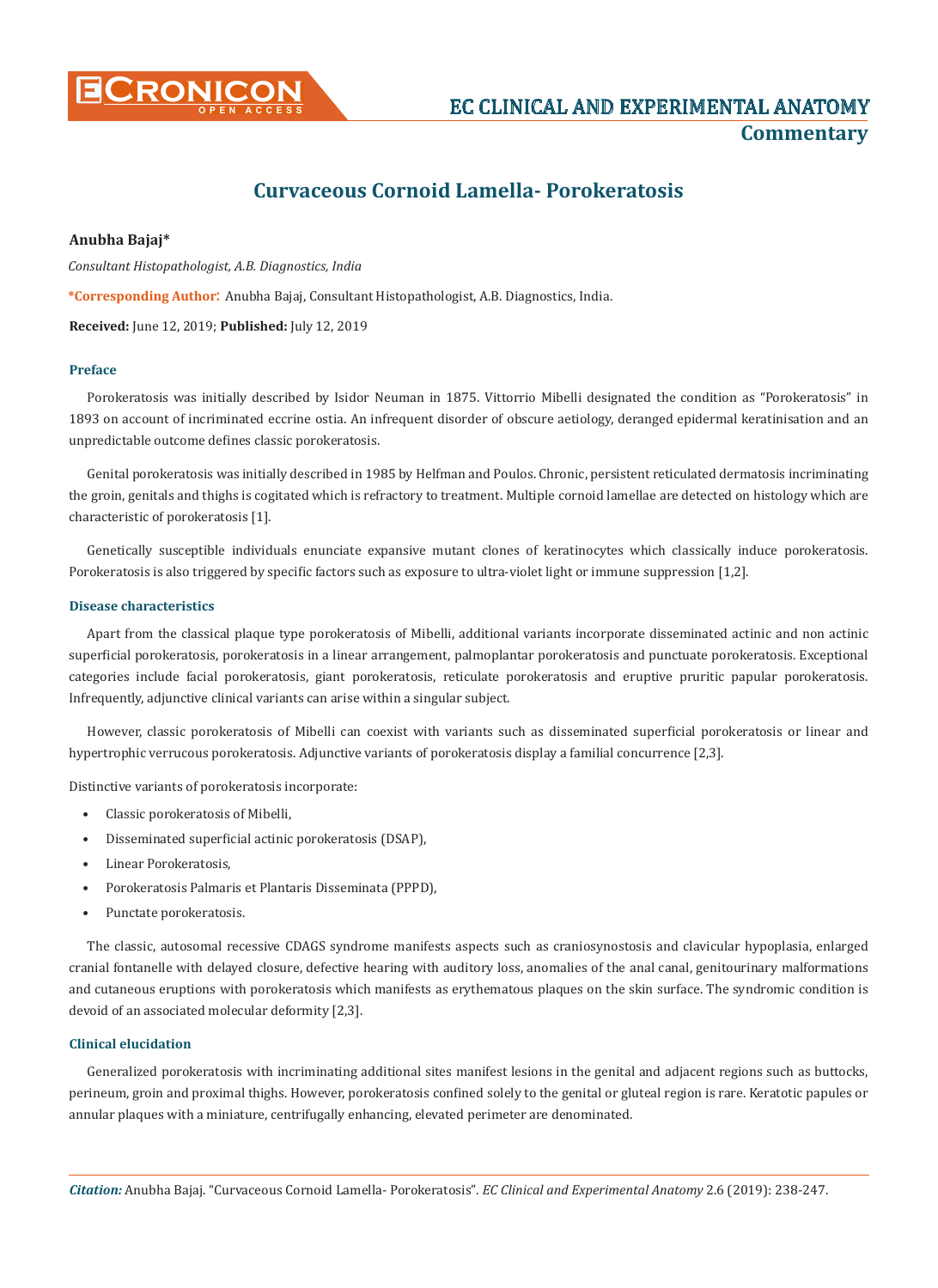Genital porokeratosis is infrequent in females and is devoid of familial associations. Friction with clothing and scratching is implicated in the pathogenesis of genital lesions. Pruritus is common. Diagnosis of the exceptional condition can be delayed.

Squamous cells carcinoma can appear in comprehensive variants of porokeratosis, except punctuate porokeratosis. Elderly subjects, long established lesions and linear variants of porokeratosis depict enhanced proportion of malignant degeneration [3,4].

### **Histological elucidation**

Characteristic attribute of porokeratosis is the presence of cornoid lamella which is composed of a column of curvilinear parakeratosis with an inward inclination towards the lesion's centric zone accompanied by an absence of basal granular layer. Dyskeratotic keratinocytes emerge beneath the upper spinous zone and are cogitated as a diagnostic feature.

Cornoid lamella exemplifies an attenuated column of compressed parakeratotic cells extending from an epidermal invagination to invade the adjacent stratum corneum. Granular layer is absent or markedly attenuated. Additionally, dyskeratosis and pyknotic keratinocytes are enunciated with the demonstration of perinuclear oedema confined to the spinous layer [4,5].

Classic variant of Mibelli typically demonstrates minimal quantities of cornoid lamella at either side of the lesion. Multiple cornoid lamella can be discerned in penoscrotal porokeratosis or porokeratosis ptychotropica.

Cornoid lamella can also arise from adnexal structures, follicular infundibulum and eccrine ostia, as exemplified in porokeratotic adnexal ostial nevi. Cornoid lamella can emerge without characteristic clinical aspects such as annular papules or plaques.

Aforesaid manifestations are secondary to an epidermal reaction pattern of extended duration and respond to steroid administration [5,6].

#### **Disease variants**

Porokeratosis confined to male and female genitalia depict lesions in scrotal, penoscrotal, penile, vulval and genito- cruro-anal sites. Lesions displayed on the buttocks are described as "gluteal" porokeratosis. Principal site of genital involvement is designated as "genitogluteal porokeratosis.

Instances of genito-gluteal porokeratosis are denominated as

- 1) Classical porokeratosis where lesions are restricted to the genital region.
- 2) Ptychotropic porokeratosis.
- 3) Penoscrotal porokeratosis.

Aforesaid groups depict a common attribute of the presence of cornoid lamella which is diagnostic of classical porokeratosis. However, morphologic appearance of the lesions, incriminated sites and age of presentation is variable [4,6].

Classical porokeratosis of Mibelli can exceptionally be confined to the genital region, particularly in Asians and African Americans. Of uncertain pathogenesis, genetic and environmental factors are implicated in disease evolution. Middle aged males are commonly incriminated and detection of lesions is delayed to beyond one year duration. Lesions are usually discerned betwixt 22 years to 61 years of age with a mean age of initial diagnosis at 39 years. Lesions are frequently cogitated in the scrotum, buttocks, adjacent thighs, penis, glans penis and external urethral meatus. Majority of the lesions display features of classic porokeratosis of Mibelli with enunciation of annular plaques, centroidal atrophy, elevated margins and the typical ridge.

Linear configuration of the lesions can be observed or multiple erythematous linear atrophic lesions appear along dorsal penis and prepuce. Classic cornoid lamellae can be discerned [5,7].

Disseminated superficial actinic porokeratosis (DSAP) is the most frequent subtype of porokeratosis and commonly appears on the lower limbs of adult women. Multiple, attenuated papules are enunciated at focal sites. Associated genetic mutations exemplify SART3, SSH1 and ARPC3 genes. The variant displays a minimal possibility of malignant conversion.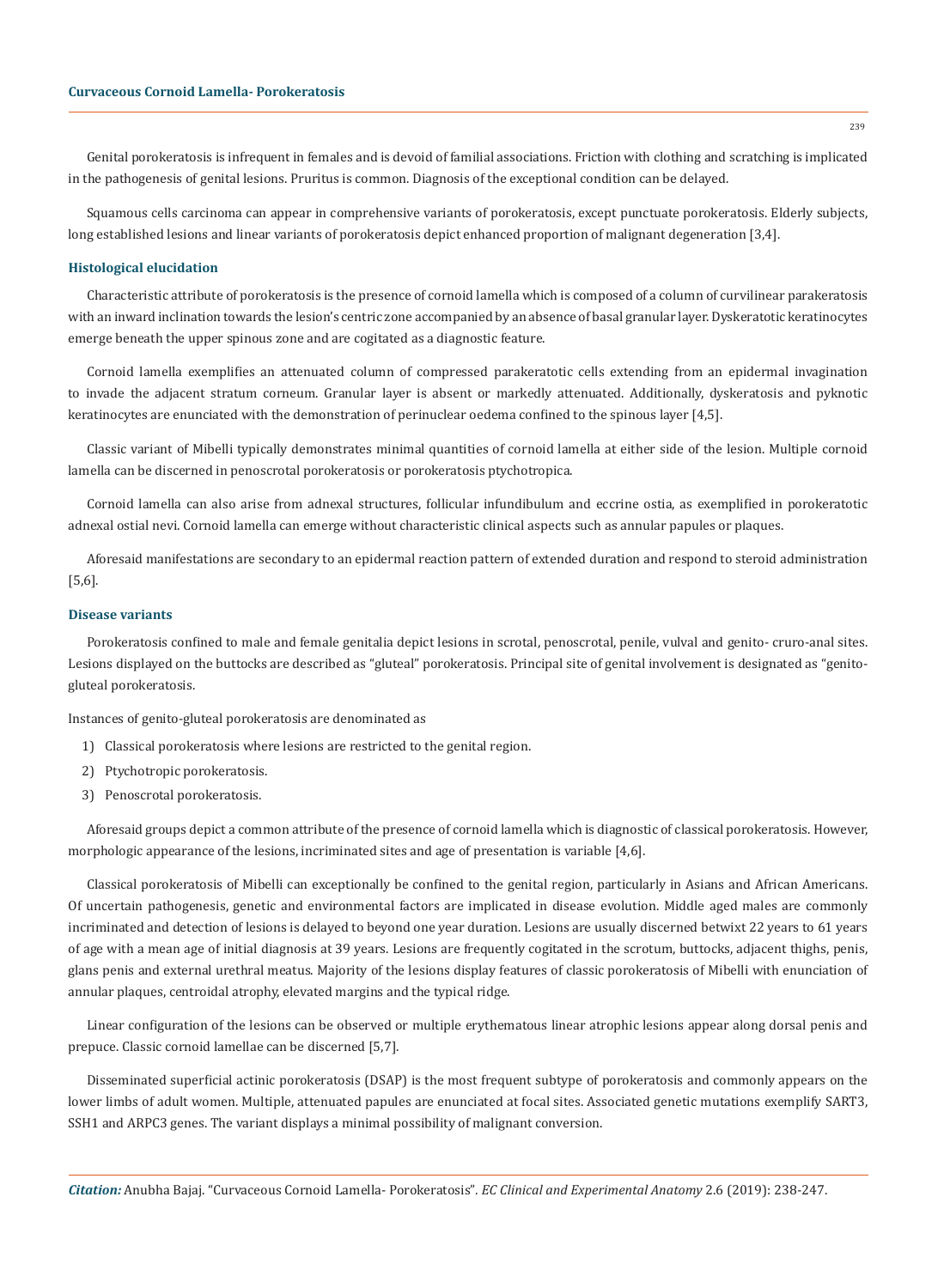# **Curvaceous Cornoid Lamella- Porokeratosis**

Chronic immune suppressive conditions treated with extended narrow band ultraviolet B (NB-UVB) phototherapy can activate clone specific proliferation of aberrant keratinocytes.

Autosomal dominant disseminated superficial actinic porokeratosis (DSAP) demonstrates numerous erythematous plaques confined to the sun exposed skin. Palms and soles are exempt from the lesions.

Extensive and cumulative sun exposure, immune suppression, infections such as hepatitis and possibly phototherapy are implicated in the pathogenesis of DSAP. Narrow band - ultraviolet B (NB-UVB) radiation augments the release of keratinocytic growth factors with the concomitant suppression of immune system. Consequently, inflammation is reduced accompanied by modulation of cytokines, irradiation of T lymphocytes and promotion of apoptosis [2,3].

Lesions of disseminated superficial actinic porokeratosis (DSAP) are frequent on the face and abdomen and depict miniature, spherical hyper-pigmented macules with a keratotic, attenuated margin. A shallow, keratin filled invagination, cogitated as cornoid lamella, is enunciated on histology, accompanied by an irregular configuration of keratinocytes within the spinous layer [6,7].

Follicular porokeratosis of Mibelli restricted to the genitalia can occur. Brownish papules of one millimetre to five millimetres magnitude appear along the gluteal folds or natal cleft. Histologically, cornoid lamella arising from the hair follicles are discerned.

Tissue specimens display minimal, diagnostic cornoid lamella. Multiple cornoid lamella are discerned in ptychotropic porokeratosis and penoscrotal porokeratosis. Evaluation of surgical specimen is mandated in plaques of long duration, particularly genital plaques unresponsive to treatment [7,8].

Ptychotropic porokeratosis as a terminology was designed by Lucker in 1995 and is contingent to the flexural location of lesions. A distinct clinical presentation of porokeratosis is cogitated which exemplifies gradual, enhancing, dense, pruritic, verrucous plaques within the natal cleft and buttocks with a butterfly like configuration. Lesions of the particular variant are exhibited in the penis, scrotum, vulva, genito-gluteal region or buttocks with adjoining extremities. The classic, clinical ridge and moat appearance is absent.

Lesions can be enunciated as verrucous and hypertrophic porokeratosis. Although primarily confined to the genito- gluteal region, ptychotropic porokeratosis can appear at varying locales.

Histologically, multiple cornoid lamella are cogitated which differentiate the variant from classical porokeratosis of Mibelli. Additionally, amyloid deposits can be delineated in the upper dermis [8,9].

The condition is frequent in males with an age range betwixt 27 years to 84 years. Of obscure aetiology, friction with clothing is implicated in the pathogenesis of ptychotropic porokeratosis [2,3].

Penoscrotal porokeratosis is a distinct entity limited to an age group of male subjects within the second or third decade. Penile shaft or anterior scrotum is incriminated with the emergence of severe burning and itching.

Lesions can appear on account of frictional trauma or as a contact reaction. Pruritic, ill defined plaques appear at the incriminated sites. Multiple, contiguous cornoid lamella can be detected on histology, a proportion emerging from eccrine and follicular articulations. Clinically and histologically, lesions do not coordinate with typical plaque porokeratosis. However, lesions may concur as porokeratotic epidermal reaction with multiple cornoid lamella.

Typically, penoscrotal porokeratosis emerges in young males within the third decade. Plaques and diffuse patches with a rough, granular external surface are enunciated, accompanied with severe pruritus and burning sensation within scrotum and penile shaft [8,9].

#### **Differential diagnosis**

Lesions of porokeratosis necessitate a distinction from conditions such as psoriasis, lichen simplex chronicus, hypertrophic lichen planus, tuberculosis of the skin and Bowen's disease.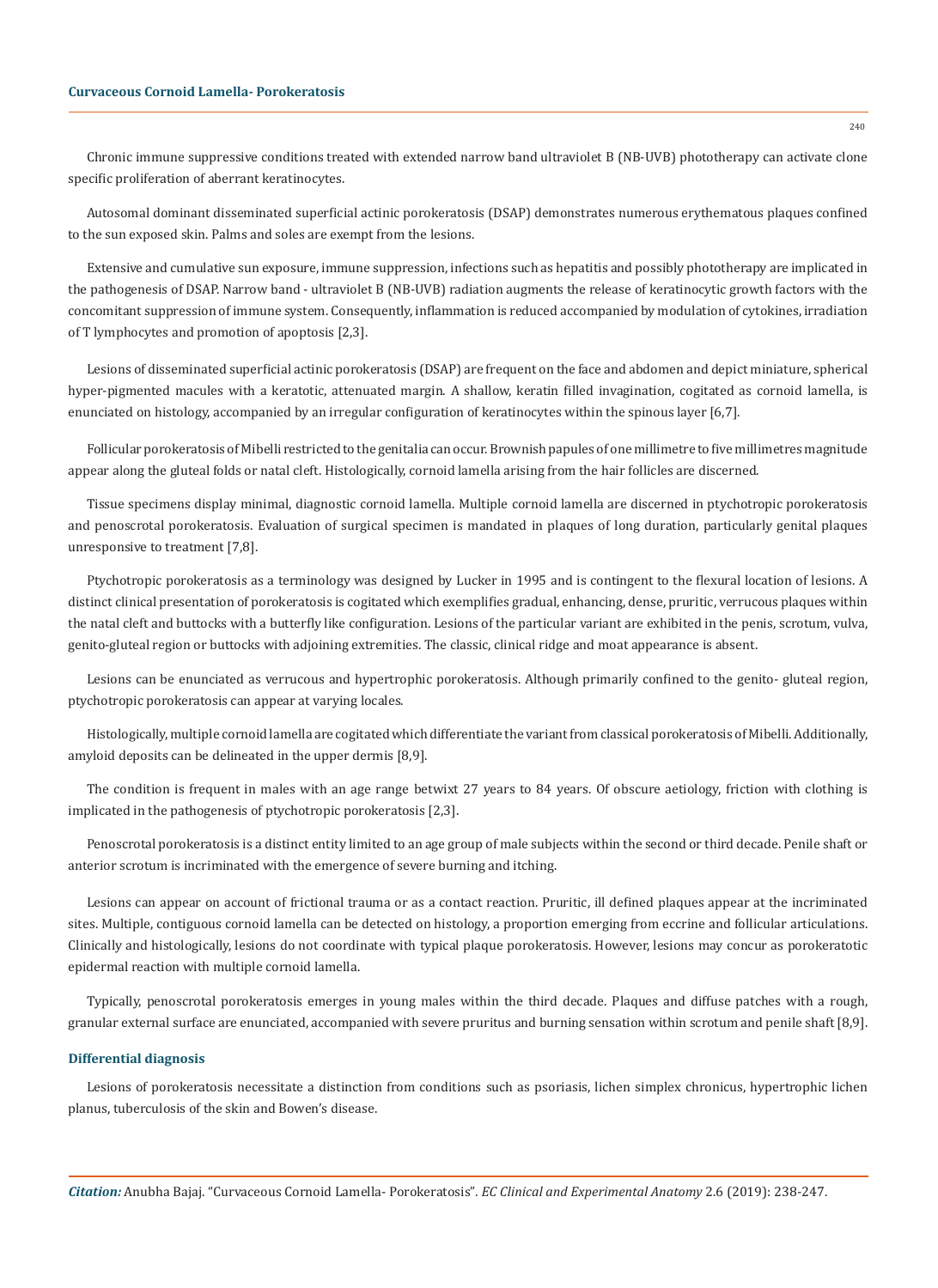Long established pruritic, verrucous plaques of ptychotropic porokeratosis require a distinction from psoriasis, chronic eczema, lichen simplex chronicus, dermatophytosis and candidiasis [8,10].

# **Investigative profile**

Dermatoscopic analysis of penoscrotal porokeratosis exhibits characteristic aspects such as central brown pigmentation with numerous blue grey dots, a circumscribing, singular hypo-pigmented band and a peripheral "white track".

Dermatoscopic evaluation of ptychotropic porokeratosis depicts well demarcated, annular lesions with a dense, brown perimeter confining an erythematous, non-atrophic centric zone with regular dotted vessels. Aforesaid attributes differentiate the variant from adjunctive inflammatory conditions such as psoriasis, dermatophytosis and lichen simplex chronicus [10,11].

# **Therapeutic options**

Lesions are treated with liquid nitrogen. The condition is devoid of reoccurrence. Therapeutic variations include the application of topical steroids, retinoids or 3% topical diclofenac cream. Options such as cryotherapy, carbon dioxide laser, oral retinoids, calcipotriol, 5- fluorouracil or imiquimod can be adopted although a long term benefit can be lacking.

Cogent therapies offered for ptychotropic porokeratosis are cryotherapy with liquid nitrogen, 5 fluorouracil, imiquimod, calcipotriol, topical steroids, antifungal agents and lasers [12,13].

Dermatome can be employed to shave off the superficial tissue. The lesions treated with dermatome can reoccur and therapeutic response is usually inadequate.

Penoscrotal porokeratosis is managed with antifungal agents and/or topical steroids or oral anti-histaminic agents which are satisfactory to a limited extent. Oral isotretinoin depicts partially attenuated lesions with decline in pruritus. Reoccurrence can occur on discontinuation of therapy. Topical and systemic therapy of penoscrotal porokeratosis is unsatisfactory [12,13].



*Figure 1: Acanthosis, parakeratosis, cornoid lamella and dyskeratotic keratinocytes in porokeratosis [14].*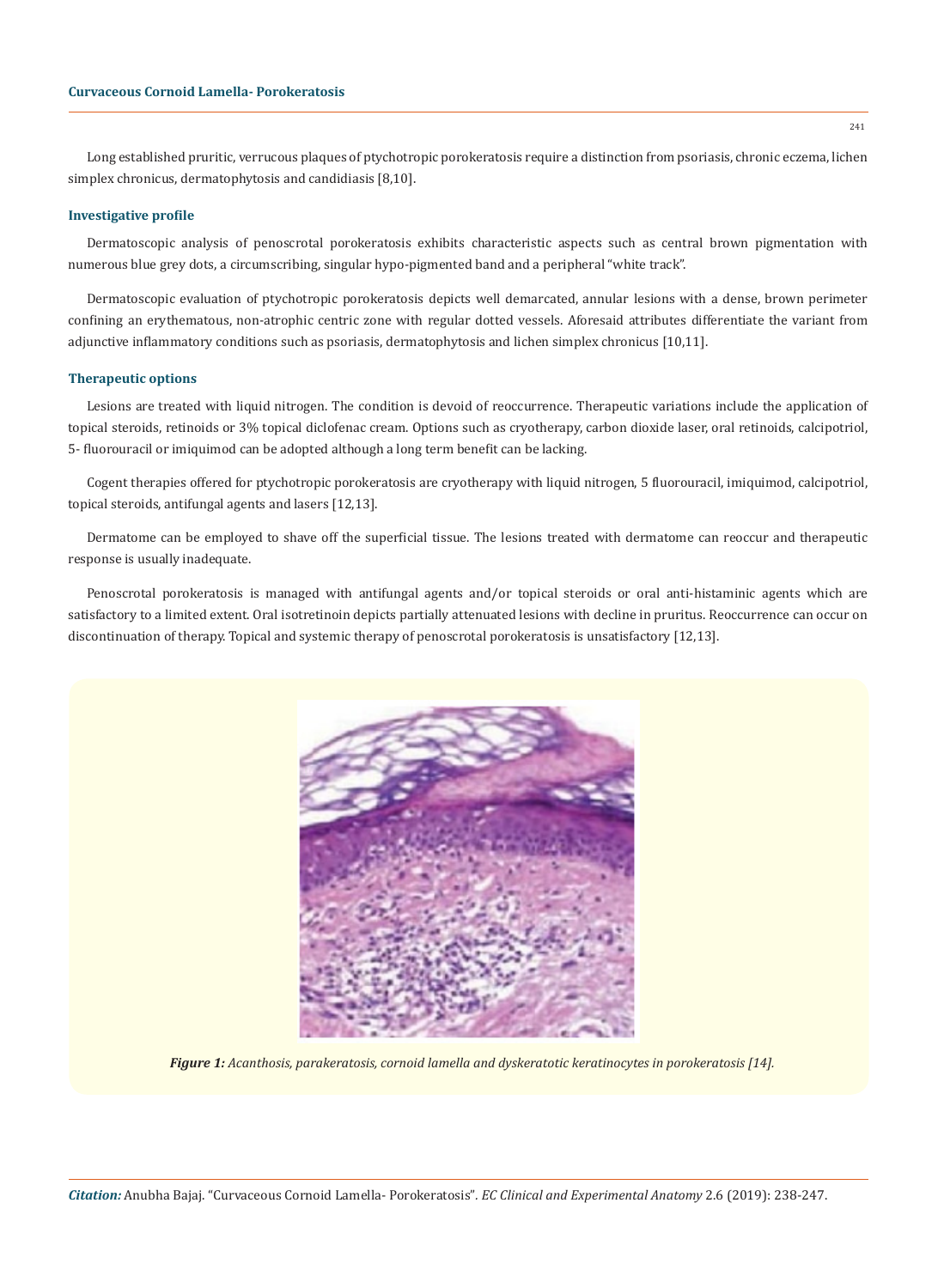

*Figure 2: Hyperkeratosis and dyskeratotic keratinocytes in porokeratosis [15].* 



*Figure 3: Acanthosis, hyperkeratosis, cornoid lamella and pyknotic keratinocytes in porokeratosis [16].*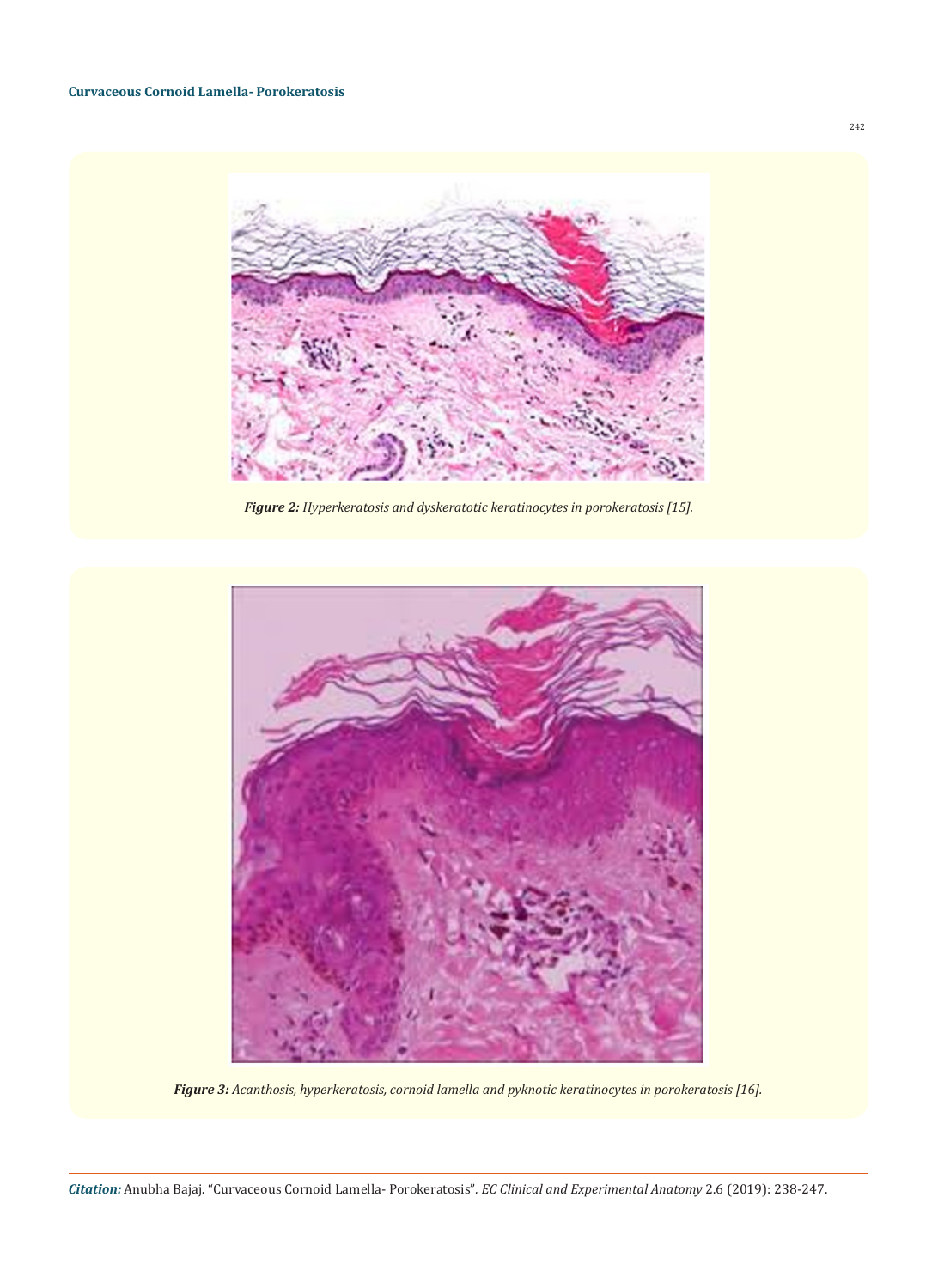

*Figure 4: Linear configuration of porokeratosis with hyperkeratosis and dyskeratotic keratinocytes [17].* 



*Figure 5: Solitary porokeratosis with cornoid lamellae, perinuclear oedema and impacted keratin [18].* 



*Figure 6: Porokeratosis with keratin impaction, cornoid lamella and dyskeratotic keratinocytes [19].* 

243

*Citation:* Anubha Bajaj. "Curvaceous Cornoid Lamella- Porokeratosis"*. EC Clinical and Experimental Anatomy* 2.6 (2019): 238-247.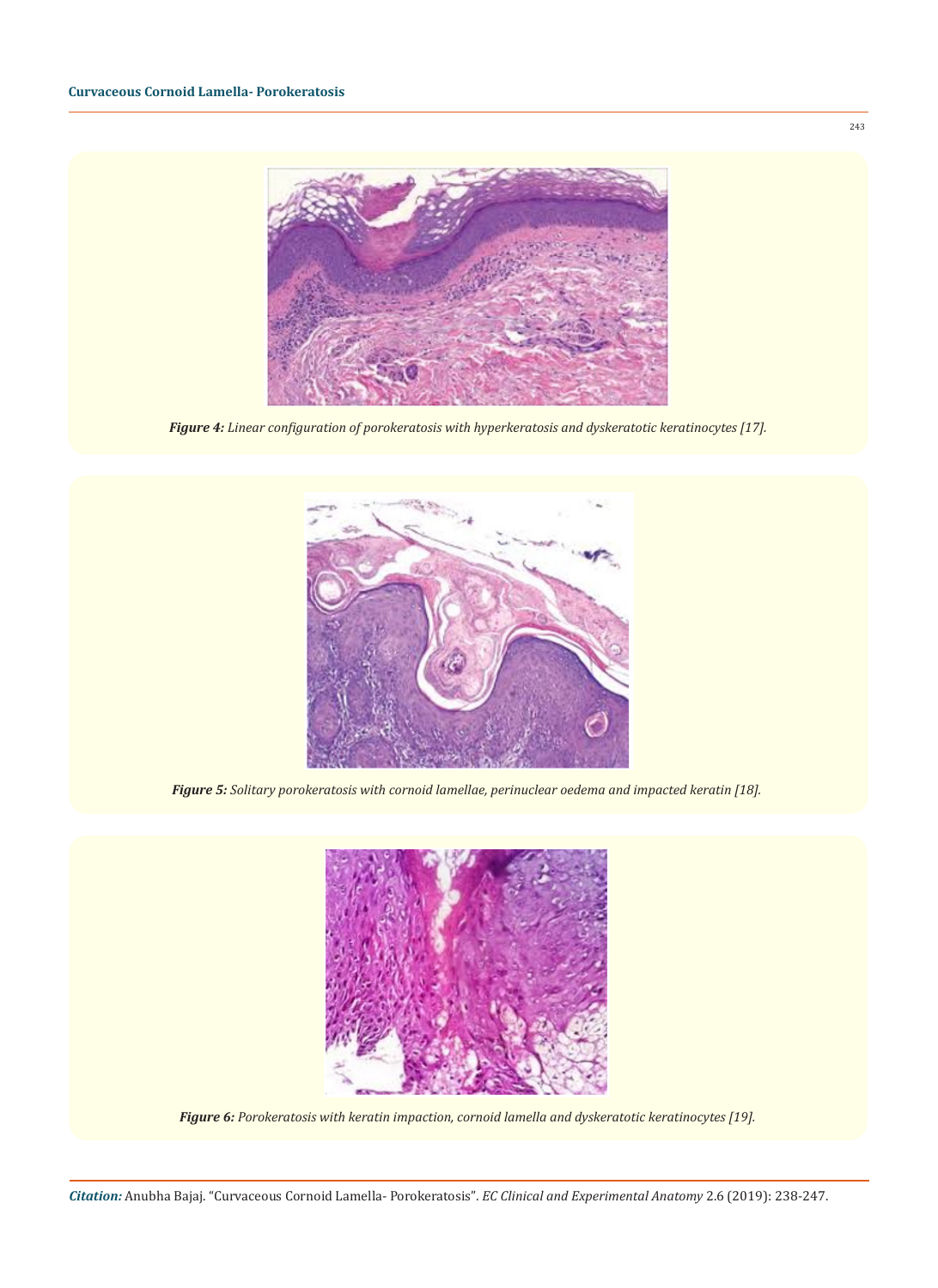

*Figure 7: Acanthosis, papillomatosis, parakeratosis and keratinocyte dyskeratosis in porokeratosis [20].* 



*Figure 8: Ptychotropic porokeratosis with multiple cornoid lamella and reticulated dermatosis [21].*



*Figure 9: Cornoid lamella with dyskeratotic keratinocytes in porokeratosis [22].*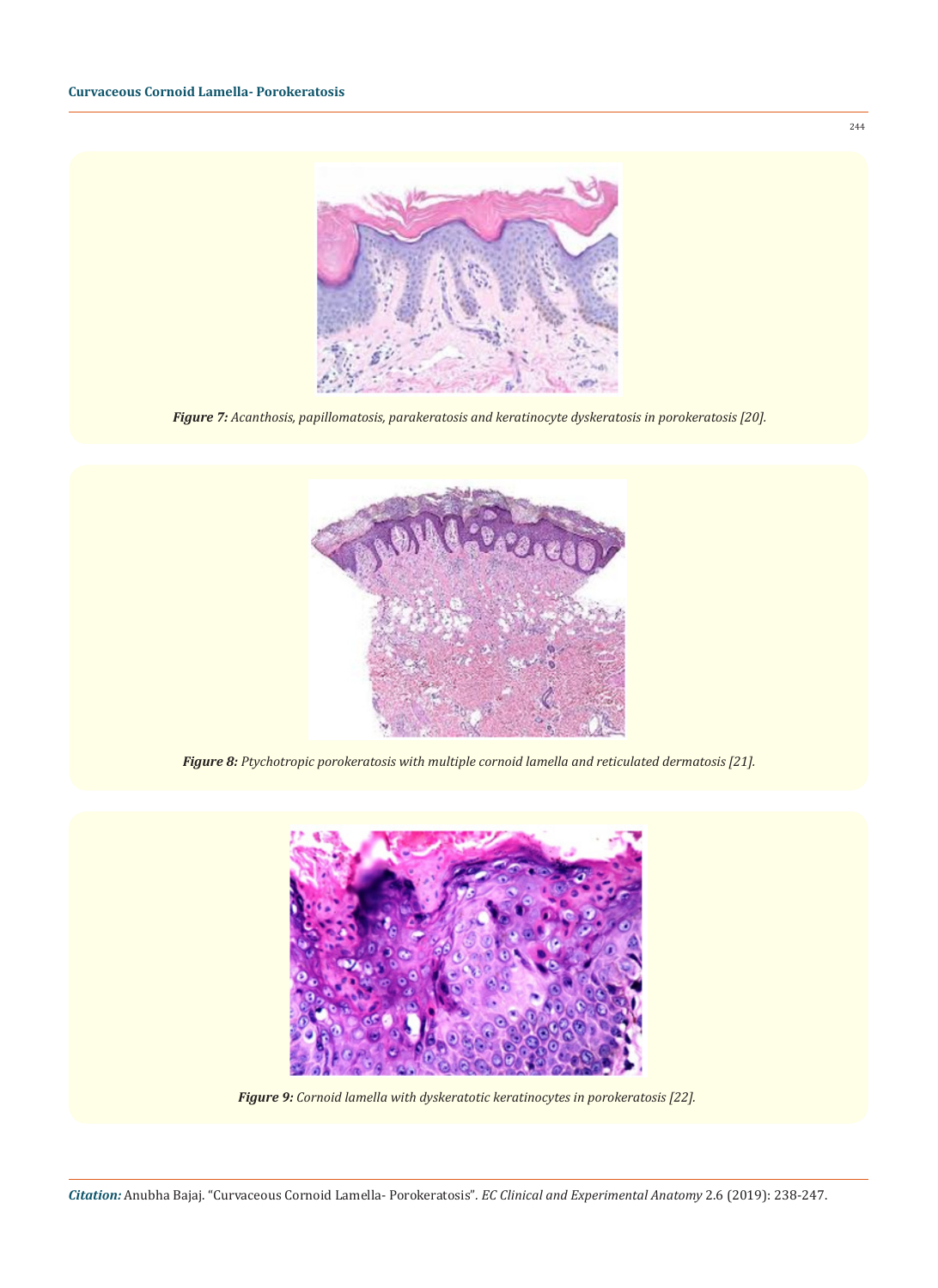

*Figure 10: Dyskeratotic keratinocytes and hyperkeratosis in porokeratosis [23].* 



*Figure 11: Genital porokeratosis with acanthosis, cornoid lamella and dyskeratotic keratinocytes [24].* 



*Figure 12: Cornoid lamella and dyskeratotic keratinocytes in porokeratosis [25].*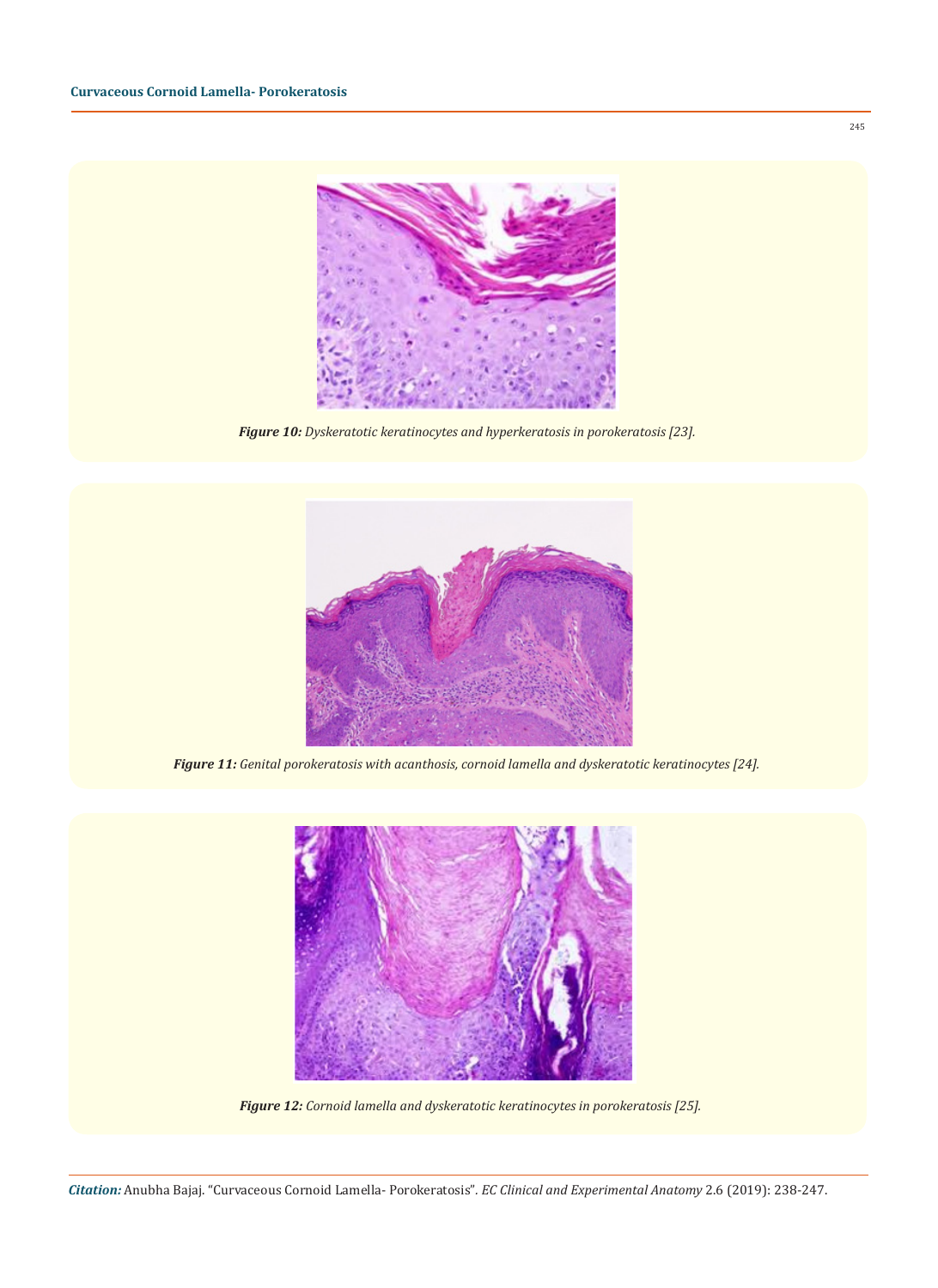## **Bibliography**

- 1. Neuman I. "Uber eine noch wenig bekannte Hautkrankheit (Dermatitis circusmcripta herpetiformis)". Vierteljahrssschrift fur Dermatologie und Syphilis. German, Wein (1875): 241-252.
- 2. Mibelli V. "Contributo alla studio della ipercheratosi dei canali sudoriferi (porokeratosis)". Giornale Italiano di Dermatologia e Venereologia (1893): 18313-355.
- 3. [Joshi R and Minni K. "Genitogluteal porokeratosis: a clinical review".](https://www.ncbi.nlm.nih.gov/pmc/articles/PMC5936488/) *Clinical, Cosmetic and Investigational Dermatology* 11 (2018): [219-229.](https://www.ncbi.nlm.nih.gov/pmc/articles/PMC5936488/)
- 4. Requena L., *et al*. "Benign epidermal tumours and proliferations". In: BolognisJL, Jorizzo JL, Schaffer JV editors Bolognia textbook of dermatology 4<sup>th</sup> Edition NY USA, Elsevier (2017): 1901-1903.
- 5. Hayashi Y., *et al*[. "Inguinal porokeratosis in a Japanese man".](https://www.ncbi.nlm.nih.gov/pubmed/24282660) *Dermatology Practical and Conceptual* 3.4 (2013): 29-31.
- 6. Broussard KC., *et al*[. "Thick intergluteal cleft and lower extremity plaques".](https://www.ncbi.nlm.nih.gov/pubmed/23884167) *JAMA Dermatology* 149.9 (2013): 1099-1100.
- 7. Gu CY., *et al*[. "Clinical analysis and aetiology of porokeratosis".](https://www.ncbi.nlm.nih.gov/pmc/articles/PMC4113647/) *Experimental and Therapeutic Medicine* 8.3 (2014): 737-741.
- 8. Kogut M., *et al*[. "Porokeratosis ptychotropica involving the glans penis: a unique case of this rare condition".](https://www.ncbi.nlm.nih.gov/pubmed/26637107) *Journal der Deutschen [Dermatologischen Gesellschaft](https://www.ncbi.nlm.nih.gov/pubmed/26637107)* 14.2 (2016): 181-183.
- 9. Cabete J., *et al*[. "Porokeratosis ptychotropica of the scrotum: dermoscopic evaluation of an atypical presentation".](https://www.ncbi.nlm.nih.gov/pubmed/26312713) *Anais Brasileiros de Dermatologia* [90.3 \(2015\): S191-S193.](https://www.ncbi.nlm.nih.gov/pubmed/26312713)
- 10. Zhao M., *et al*[. "Porokeratosis with follicular involvement: report of three cases and review of literature".](https://www.ncbi.nlm.nih.gov/pmc/articles/PMC4467007/) *International Journal of [Clinical and Experimental Pathology](https://www.ncbi.nlm.nih.gov/pmc/articles/PMC4467007/)* 8.4 (2015): 4248-4252.
- 11. Dongre A., *et al*[. "Genital porokeratosis: a rare entity".](https://www.ncbi.nlm.nih.gov/pmc/articles/PMC3555386/) *Indian Journal of Dermatology* 58.1 (2013): 81.
- 12. Panth A and Ramam M. "Epidermal reaction patterns". *[Indian Journal of Dermatopathology and Diagnostic Dermatology](http://www.ijdpdd.com/article.asp?issn=WKMP-0052;year=2015;volume=2;issue=1;spage=1;epage=7;aulast=Panth)* 2.1 (2015): [1-7.](http://www.ijdpdd.com/article.asp?issn=WKMP-0052;year=2015;volume=2;issue=1;spage=1;epage=7;aulast=Panth)
- 13. [Joshi R and Mehta SG. "Pruritic porokeratotic peno-scrotal plaques –porokeratosis or porokeratotic epidermal reaction pattern? A](https://www.ncbi.nlm.nih.gov/pubmed/24448119)  report of 10 cases". *[Indian Journal of Dermatology, Venereology and Leprology](https://www.ncbi.nlm.nih.gov/pubmed/24448119)* 80.1 (2014): 24-28.
- 14. Image 1 Courtesy: Semantic scholar.
- 15. Image 2 Courtesy: Wikipedia.
- 16. Image 3 Courtesy: Indian Dermatology Online Journal.
- 17. Image 4 Courtesy: MDedge.com.
- 18. Image 5 Courtesy: Our dermatology online.
- 19. Image 6 Courtesy: Egyptian Dermatology Online.
- 20. Image 7 Courtesy: Study Blue.
- 21. Image 8 Courtesy: JAAD.
- 22. Image 9 Courtesy: Clinical Cosmetology Investigative Journal.